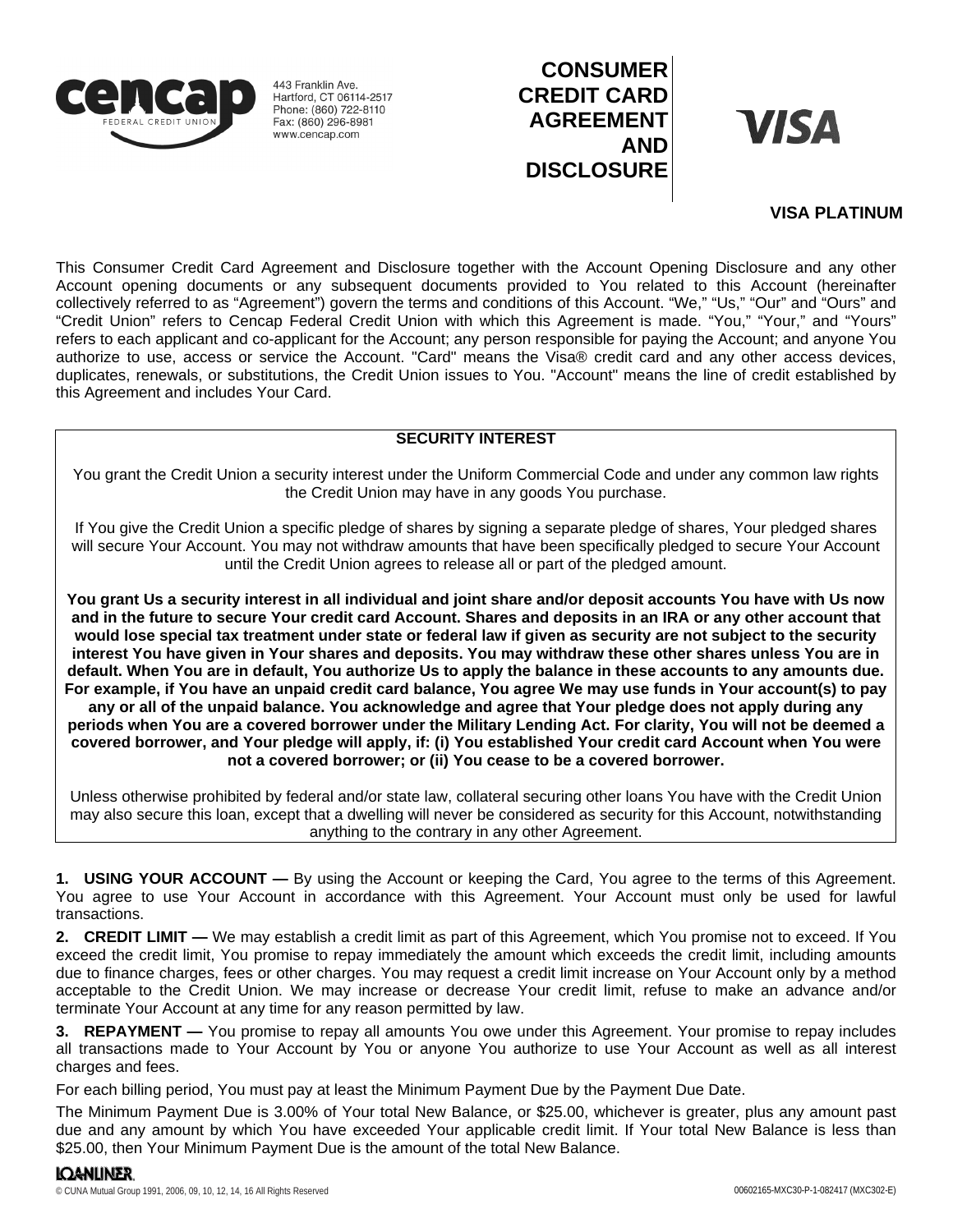You may pay more frequently, pay more than the Minimum Payment Due or pay the total New Balance in full.

If You make extra or larger payments, You are still required to make at least the Minimum Payment Due each month Your Account has a balance (other than a credit balance). The Credit Union may delay replenishing Your credit limit until the date the payment is posted or the Credit Union confirms the payment has cleared.

Your payment of the required Minimum Payment Due may be applied to what You owe the Credit Union in any manner the Credit Union chooses, as permitted by applicable law. If You make a payment in excess of the required Minimum Payment Due, the Credit Union will allocate the excess amount first to the balance with the highest annual percentage rate ("APR") and any remaining portion to the other balances in descending order based on applicable APR, unless otherwise prescribed by applicable law. We may accept checks marked "payment in full" or with words of similar effect without losing any of Our rights to collect the full balance of Your Account with Us.

**4. INTEREST AND FINANCE CHARGES —** We will begin charging You interest on purchases and balance transfers on the date the transaction is posted to Your Account. We will begin charging You interest on cash advances on the date of the transaction or the first day of the billing cycle in which the transaction is posted to Your Account, whichever is later (transaction date). However, We will not charge You any interest on new purchases or balance transfers if Your Account had a zero or credit balance at the beginning of that billing cycle, or You paid the entire new balance on the previous cycle's billing statement by the Payment Due Date of that statement. To avoid an additional finance charge on the balance of purchases or balance transfers, You must pay the entire new balance on the billing statement by the Payment Due Date of that statement.

## **How We Calculate Your Balance:**

Interest charges on Your Account are calculated separately for purchases, balance transfers and cash advances ("Transaction Type"). We figure the interest charge for each Transaction Type by applying the periodic rate to each corresponding "average daily balance." To get the "average daily balance" for a Transaction Type We take the beginning balance for that Transaction Type each day, add any new transactions of that type, and subtract any unpaid interest or other finance charges and any applicable payments or credits. This gives Us the daily balance for each Transaction Type. Then, for each Transaction Type, We add up all the daily balances for the billing cycle and divide each total by the number of days in the billing cycle. This gives Us the "average daily balance" for each Transaction Type.

**5. FEES —** In addition to the periodic rate, additional fees may be imposed on Your Account. If applicable to Your Account, the fee amounts and explanations are disclosed on the Account Opening Disclosure accompanying this Agreement.

**6. FOREIGN TRANSACTIONS —** Purchases and cash advances made in foreign currencies will be debited from Your Account in U.S. dollars. The exchange rate between the transaction currency and the billing currency used for processing international transactions is a rate selected by Visa from a range of rates available in wholesale currency markets for the applicable central processing date, which rate may vary from the rate Visa itself receives or the government-mandated rate in effect for the applicable central processing date. The exchange rate used on the processing date may differ from the rate that would have been used on the purchase date or cardholder statement posting date.

**7. AUTHORIZATIONS —** We do not guarantee authorization of a transaction, either by Us or by a third party, even if You have sufficient credit available. You agree that We will not be liable for failing to give an authorization. We also reserve the right to limit the number of transactions that may be approved in one day. We reserve the right to deny certain transactions for any reason and at Our sole discretion, including for default, suspected fraudulent or unlawful activity, internet gambling or any indication of increased risk related to the transaction or the Account. You agree that We have no requirement to notify You of the specific reason We denied a transaction. If We detect unusual or suspicious activity, We may suspend Your credit privileges until We can verify the activity, or We may close the Account.

**8. PREAUTHORIZED CHARGES —** If You default, if the Card is lost or stolen, or We change the Account for any reason, We may suspend automatic charges with third party vendors. If preauthorized charges are suspended, You are responsible for making direct payment for such charges until You contact the third party to reinstate the automatic charges.

**9. DEFAULT —** You will be in default under this Agreement if You fail to pay the Minimum Payment Due by its Payment Due Date; pay by a check or similar instrument that is not honored or that We must return because it cannot be processed; pay by automatic debit that is returned unpaid; make any false or misleading statements in any credit application or credit update; file for bankruptcy; or die. You will also be in default if You fail to comply with the terms of this Agreement or any other Agreement You have with Us.

If You default, We may close Your Account and require You to pay any unpaid balance immediately, subject to applicable law. In this Agreement and on Your Credit Card Application, You gave Us a security interest in all individual or joint share and/or deposit accounts with the Credit Union and authorized Us, if You defaulted, to apply the balance in these accounts to any amounts due. You agree We may rely on Your agreement and authorization to, upon Your default, apply any balance to any amounts due on Your Account.

**10. LIABILITY FOR UNAUTHORIZED USE-LOST/STOLEN CARD NOTIFICATION —** If You notice the loss or theft of Your credit card or a possible unauthorized use of Your Card, You should write to Us immediately at 443 Franklin Ave.,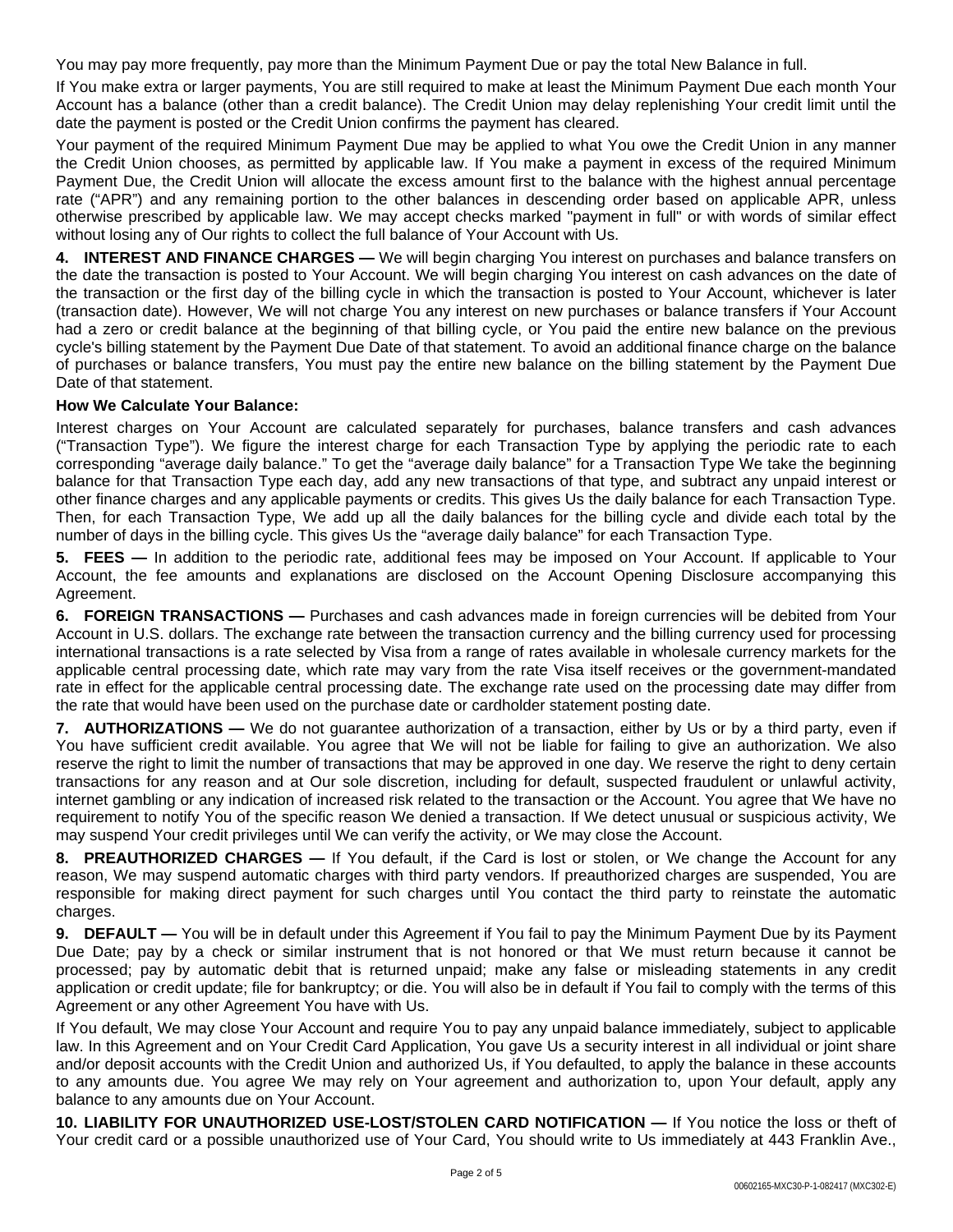Hartford, CT, 06114 or call Us at (860) 722-8110, Monday through Friday 9:00 a.m. to 4:00 p.m. Eastern Time or (800) 682-6075, seven days a week 24 hours a day.

You will not be liable for any unauthorized use that occurs after You notify Us. You may, however, be liable for unauthorized use that occurs before Your notice to Us. You will have no liability for unauthorized use unless You are found to be fraudulent or negligent in the handling of Your Account or Card. In any case, Your liability for unauthorized transactions will not exceed \$50.

**11. CHANGING OR TERMINATING YOUR ACCOUNT —** As permitted by law, the Credit Union may change the terms of this Agreement and any attached Disclosure from time to time. Notice of any change will be given in accordance with applicable law. To the extent permitted by law, changes to the Agreement may apply to Your existing account balance as well as to future transactions.

**Arizona, California, Idaho, Louisiana, New Mexico, Nevada, Texas, Washington, and Wisconsin Residents -** Either You, Your spouse or the Credit Union may terminate this Agreement at any time, but termination by You, Your spouse or the Credit Union will not affect Your obligation to pay the account balance plus any finance and other charges You or Your spouse owe under this Agreement. Your obligation to pay the account balance plus any finance and other charges You owe under this agreement are subject to all applicable laws and regulations regarding repayment requirements. The Card or Cards You receive remain the property of the Credit Union and You must recover and surrender to the Credit Union all Cards upon request or upon termination of this Agreement whether by You or the Credit Union.

**Residents of all other states -** Either You or the Credit Union may terminate this Agreement at any time, but termination by You or the Credit Union will not affect Your obligation to pay the account balance plus any finance and other charges You owe under this Agreement. Your obligation to pay the account balance plus any finance and other charges You owe under this agreement are subject to all applicable laws and regulations regarding repayment requirements. The Card or Cards You receive remain the property of the Credit Union and You must recover and surrender to the Credit Union all Cards upon request or upon termination of this Agreement whether by You or the Credit Union.

**12. AUTHORIZED USERS —** Upon Your request, We may issue additional Cards for authorized users that You designate. You must notify Us in writing of any termination of an authorized user's right to access Your Account. Your notice must include the name of the authorized user and Your Account number and/or any subaccount number issued to the authorized user along with the authorized user's Card and any convenience or other access checks issued to the authorized user. If You cannot return the authorized user's Card or access checks and if You request Your Account to be closed, We will close Your Account and You may apply for a new Account. Alternatively, We may, at Our sole discretion, issue You a new Account number and a new Card.

**13. CREDIT REPORTS AND NOTICE OF NEGATIVE INFORMATION —** You authorize the Credit Union to obtain credit reports and any other information We may need to verify Your identity and use of the Account when opening Your Account and for any update, increase, renewal, extension, collection or review of Your Account. You authorize the Credit Union to disclose information regarding Your Account to credit bureaus and creditors who inquire about Your credit standing. We may report information about Your Account to credit bureaus. Late payments, missed payments, or other defaults on Your Account may be reflected on Your credit report.

**14. JOINT ACCOUNTS —** If this is a joint Account, each of You will be individually and jointly responsible for paying all amounts owed under this Agreement. This means that the Credit Union can require any one of You individually to repay the entire amount owed under this Agreement. Each of You authorizes the other(s) to make transactions on the Account individually. Any one of You may terminate the Account and the termination will be effective as to all of You.

**15. EFFECT OF AGREEMENT —** This Agreement is the contract which applies to all transactions on Your Account even though the sales, cash advances, credit or other slips You sign or receive may contain different terms.

**16. SEVERABILITY AND FINAL EXPRESSION —** This Agreement is the final expression of the terms and conditions of Your Account. This written Agreement may not be contradicted by evidence of any alleged oral Agreement. Should any part of this Agreement be found to be invalid or unenforceable, all other parts of this Agreement shall remain in effect and fully enforceable to the fullest extent possible under this Agreement.

**17. ILLEGAL TRANSACTIONS PROHIBITED —** You agree that You will not use Your Card for any transaction, including any type of electronic gambling transaction through the Internet, that is illegal under applicable federal, state, or local law.

Even if You use Your Card for an illegal transaction, You will be responsible for all amounts and charges incurred in connection with the transaction. This paragraph shall not be interpreted as permitting or authorizing any transaction that is illegal.

**18. APPLICABLE LAW —** The terms and enforcement of this Agreement shall be governed by federal law and the law of Connecticut.

**19. ENFORCING THIS AGREEMENT —** We can delay in enforcing or fail to enforce any of Our rights under this Agreement without losing them.

**20. COLLECTION COSTS —** If We refer collection of Your Account to a lawyer who is not Our salaried employee, You are liable for any reasonable attorney's fees We incur, plus the costs and expenses of any legal action, as further disclosed on this Agreement, or to the extent allowed by law.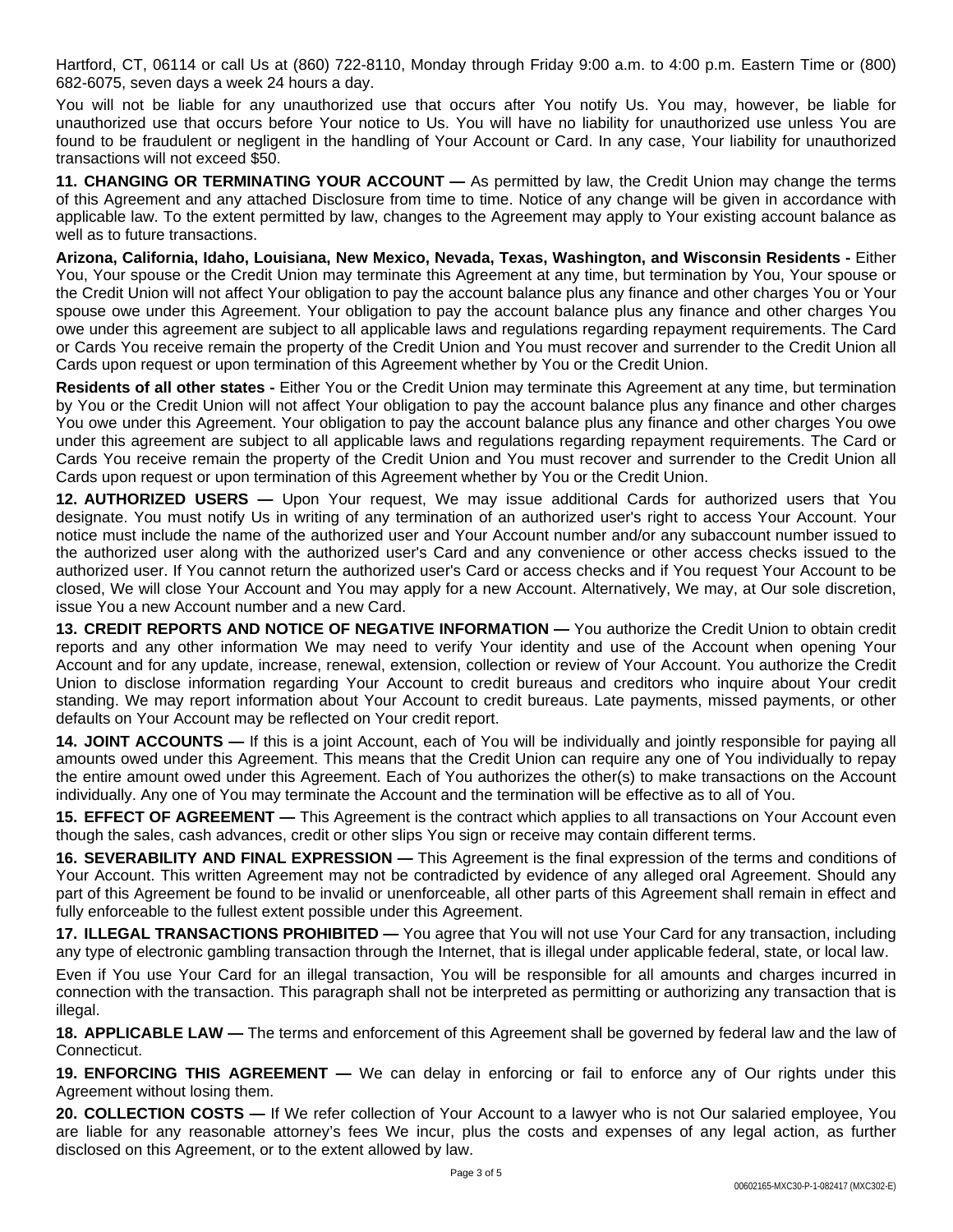**21. ASSIGNMENT —** We may assign any or all of Our rights and obligations under this Agreement to a third party.

**22. CALIFORNIA RESIDENTS —** A married applicant may apply for a separate Account. Applicants: 1) may, after credit approval, use the credit card Account up to its credit limit; 2) may be liable for amounts extended under the plan to any joint applicant. As required by law, You are hereby notified that a negative credit report reflecting on Your credit record may be submitted to a credit reporting agency if You fail to fulfill the terms of Your credit obligations.

23. FLORIDA RESIDENTS — You (borrower) agree that, should We obtain a judgment against You, a portion of Your disposable earnings may be attached or garnished (paid to Us by Your employer), as provided by Florida **and Federal law.**

**24. MARYLAND RESIDENTS —** To the extent, if any, that Maryland law applies to Your Account, We elect to offer Your Card Account pursuant to Title 12, Subtitle 9 of the Maryland Commercial Law Article.

**25. MISSOURI RESIDENTS — Oral Agreements or commitments to loan money, extend credit or to forbear from** enforcing repayment of a debt including promises to extend or renew such debt are not enforceable. To protect **You (borrower(s)) and Us (creditor) from misunderstanding or disappointment, any Agreements We reach covering such matters are contained in this writing, which is the complete and exclusive statement of the Agreement between Us, except as We may later agree in writing to modify it.**

**26. NEW YORK RESIDENTS —** We may obtain a credit report in connection with this Account, including for any review, modification, renewal or collections associated with this Account. Upon Your request, You will be informed whether such report was requested and, if so, the name and address of the consumer reporting agency furnishing the report. New York residents may contact the New York State Banking Department at 800.342.3736 or www.dfs.ny.gov to obtain a comparative listing of credit card rates, fees and grace periods.

**27. OHIO RESIDENTS** — The Ohio laws against discrimination require that all creditors make credit equally available to all creditworthy customers and that credit reporting agencies maintain separate credit histories on each individual upon request. The Ohio Civil Rights Commission administers compliance with this law.

**28. SOUTH DAKOTA RESIDENTS —** If You believe there have been any improprieties in making this loan or in the lender's loan practices, You may contact the South Dakota Division of Banking at 1601 N. Harrison Ave, Suite 1, Pierre, SD 57501, or by phone at 605.773.3421.

**29. WISCONSIN RESIDENTS —** If You are married, please contact Us immediately upon receipt of this Agreement at the address or phone number listed on this Agreement and provide Us with the name and address of Your spouse. We are required to inform Your spouse that We have opened an Account for You.

**30. NOTICE TO UTAH BORROWERS —** This written Agreement is a final expression of the Agreement between You and the Credit Union. This written Agreement may not be contradicted by evidence of any oral Agreement. As required by law, You are hereby notified that a negative credit report reflecting on Your credit record may be submitted to a credit reporting agency if You fail to fulfill the terms of Your credit obligations.

**31. THE FOLLOWING IS REQUIRED BY VERMONT LAW — NOTICE TO CO-SIGNER — YOUR SIGNATURE ON THIS NOTE MEANS THAT YOU ARE EQUALLY LIABLE FOR REPAYMENT OF THIS LOAN. IF THE BORROWER DOES NOT PAY, THE LENDER HAS A LEGAL RIGHT TO COLLECT FROM YOU.**